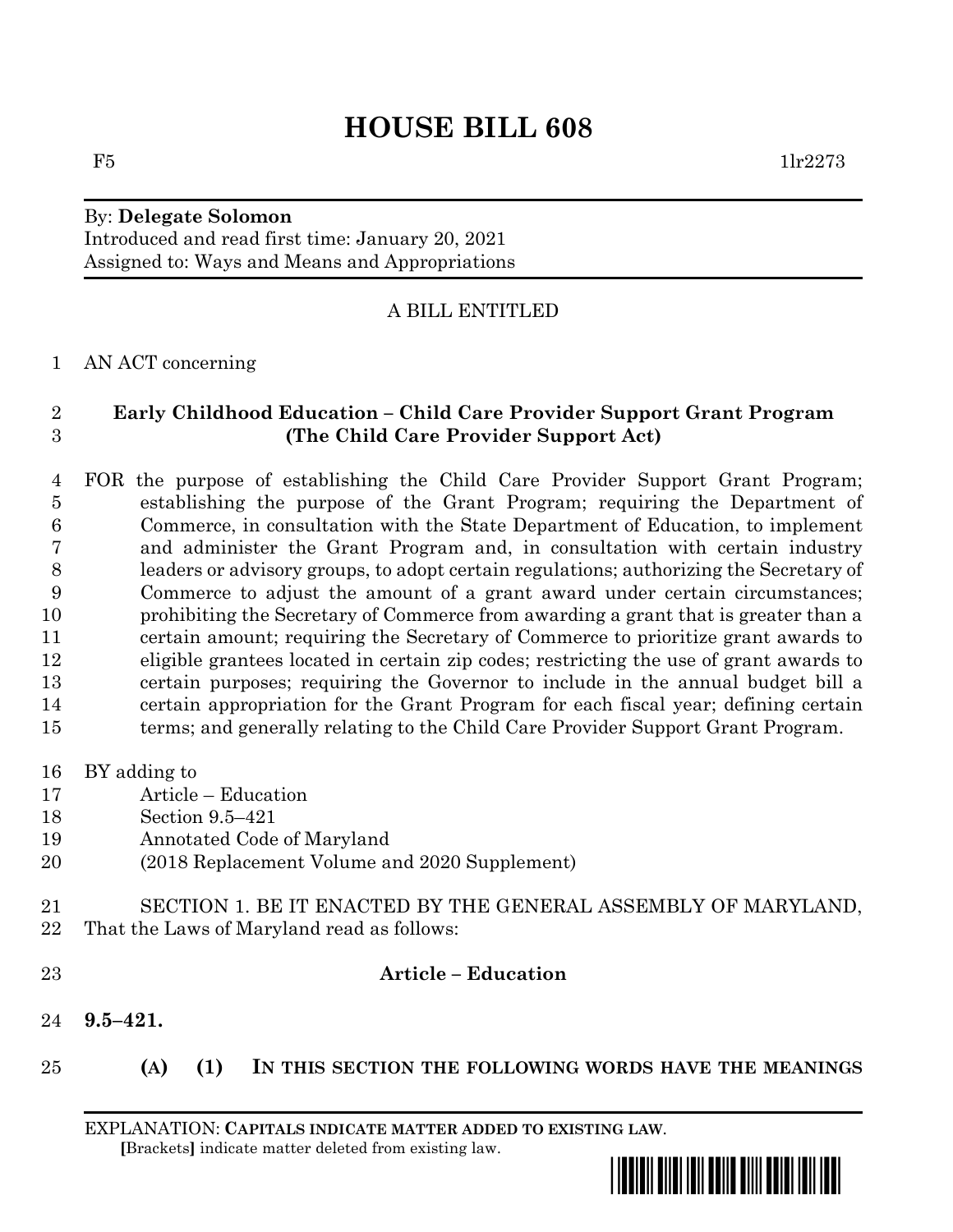|                | $\overline{2}$                                                                                                                                                                    |       | <b>HOUSE BILL 608</b>                                                                                                                                                                              |  |
|----------------|-----------------------------------------------------------------------------------------------------------------------------------------------------------------------------------|-------|----------------------------------------------------------------------------------------------------------------------------------------------------------------------------------------------------|--|
| 1              | <b>INDICATED.</b>                                                                                                                                                                 |       |                                                                                                                                                                                                    |  |
| $\overline{2}$ | (2)                                                                                                                                                                               |       | "ELIGIBLE GRANTEE" MEANS A CHILD CARE CENTER THAT:                                                                                                                                                 |  |
| 3              |                                                                                                                                                                                   | (I)   | <b>WAS IN OPERATION BEFORE MARCH 2020;</b>                                                                                                                                                         |  |
| 4<br>5         | 2020;                                                                                                                                                                             | (II)  | IS OPEN AND OPERATIONAL ON OR AFTER SEPTEMBER 30,                                                                                                                                                  |  |
| 6              |                                                                                                                                                                                   | (III) | HAS A CERTIFICATE OF GOOD STANDING IN THE STATE;                                                                                                                                                   |  |
| 7              |                                                                                                                                                                                   | (IV)  | IS ENROLLED IN THE MARYLAND EXCELS PROGRAM;                                                                                                                                                        |  |
| 8              |                                                                                                                                                                                   | (V)   | ACCEPTS STATE SCHOLARSHIP VOUCHERS;                                                                                                                                                                |  |
| 9<br>10<br>11  |                                                                                                                                                                                   | (VI)  | CAN DEMONSTRATE FINANCIAL STRESS OR A DISRUPTION<br>IN OPERATION, INCLUDING THE LOSS OF AT LEAST 20% OF ENROLLMENT FOR A<br>PERIOD OF AT LEAST 2 MONTHS FROM MARCH 1, 2020, THROUGH JUNE 30, 2021; |  |
| 12<br>13<br>14 | (VII) IS NOT CURRENTLY SERVING ENROLLED CHILDREN BUT<br>CAN CONFIRM ITS INTENTION TO ENROLL CHILDREN NOT MORE THAN 30 DAYS<br>AFTER THE DATE ON WHICH A GRANT IS RECEIVED; AND    |       |                                                                                                                                                                                                    |  |
| 15<br>16<br>17 | (VIII) PROVIDES A DETAILED DESCRIPTION<br><b>HOW</b><br>ОF<br>TТ<br>ANTICIPATES SPENDING THE GRANT AND HOW MANY CHILDREN IT ANTICIPATES<br>ENROLLING AFTER THE GRANT IS RECEIVED. |       |                                                                                                                                                                                                    |  |
| 18<br>19       | SUPPORT GRANT PROGRAM.                                                                                                                                                            |       | (3) "GRANT PROGRAM" MEANS THE CHILD CARE PROVIDER                                                                                                                                                  |  |
| 20             | (1)<br>(B)                                                                                                                                                                        |       | THERE IS A CHILD CARE PROVIDER SUPPORT GRANT PROGRAM.                                                                                                                                              |  |
| 21<br>22<br>23 | (2)<br>CENTERS.                                                                                                                                                                   |       | THE PURPOSE OF THE GRANT PROGRAM IS TO PROVIDE FUNDS<br>TO ELIGIBLE GRANTEES TO HELP SUPPORT THE OPERATION OF CHILD CARE                                                                           |  |
| 24<br>25       | (1)<br>(C)<br>DEPARTMENT, SHALL:                                                                                                                                                  |       | THE DEPARTMENT OF COMMERCE, IN CONSULTATION WITH THE                                                                                                                                               |  |
| 26             |                                                                                                                                                                                   | (I)   | IMPLEMENT AND ADMINISTER THE GRANT PROGRAM; AND                                                                                                                                                    |  |
| 27<br>28       |                                                                                                                                                                                   | (II)  | IN CONSULTATION WITH CHILD CARE INDUSTRY LEADERS<br>OR ADVISORY GROUPS, ADOPT REGULATIONS TO IMPLEMENT THIS SECTION,                                                                               |  |